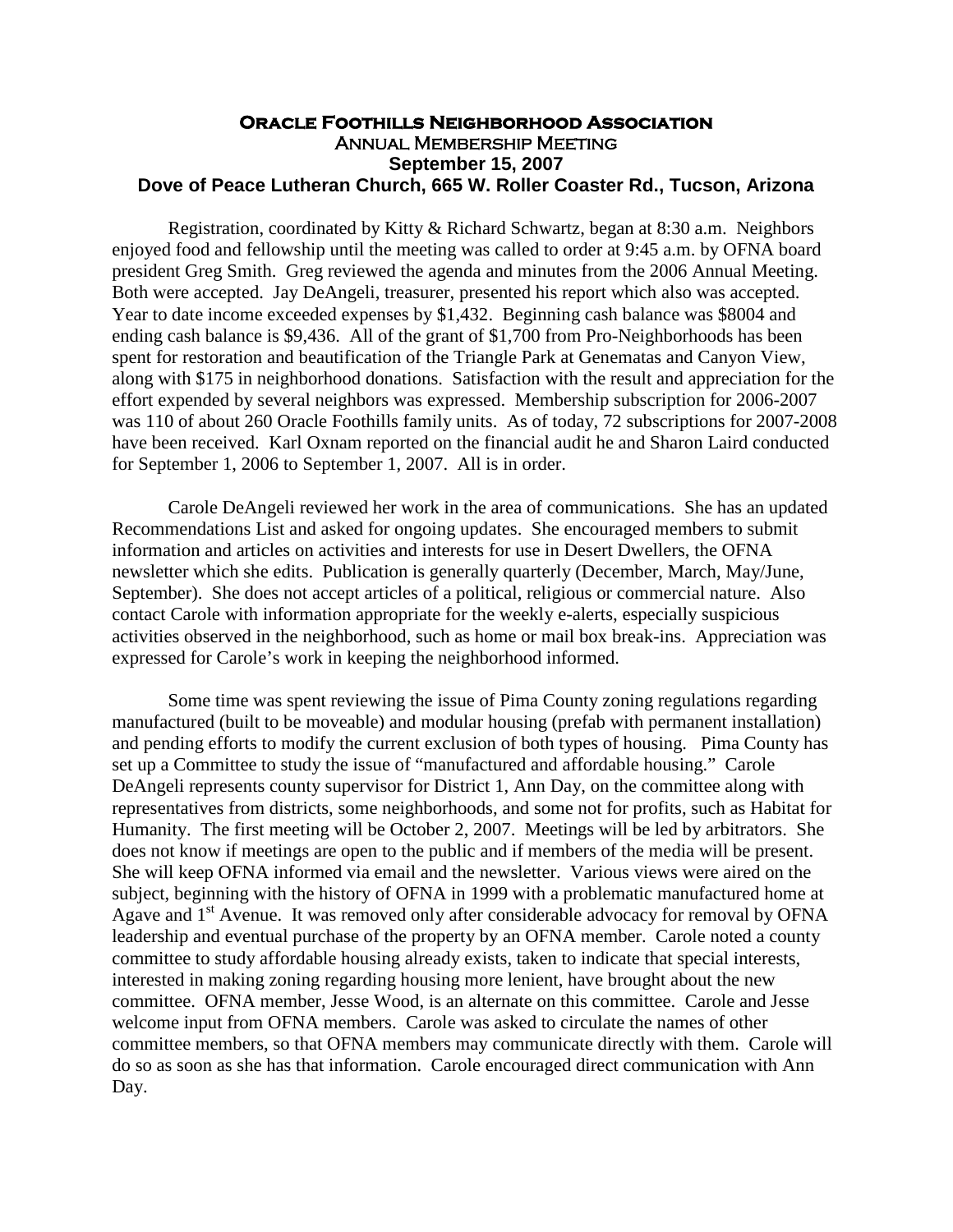Jay DeAngeli reported that development of Triangle Park at Genematas & Canyon View is completed, though watering and pruning will continue to be needed. The ongoing TLC provided by Angelo Dellacona was recognized, as was Jay's work in securing the Pro Neighborhoods grant, guiding its implementation, and securing a little over \$300 additional funding for finishing touches, such as metal plant tags.

Persistent advocacy for Oracle Foothills road improvements with Ann Day and Pima County Department of Transportation was reported. Initially dismissed, the need has been acknowledged by the Department of Transportation but no action is yet planned.

Richard Schwarz was thanked for his small acts of service to OFNA, such as securing refreshments for the meeting and assisting in obtaining supplies for the picnic.

Opinions about reinstituting the CC&Rs (voluntarily instituted restrictions regarding property use) were put forward. CC&Rs were in place for the first fifty years of the subdivision. When they expired in 1997, efforts to renew them failed. George Genematas, a current resident and descendent of the developer of Oracle Foothills, is willing to finance the legal work required if the CC&Rs are drafted for reinstitution. While CC&Rs can provide safeguards to property holders, some present indicated they were not interested in strict regulations of everyday life, such as where to place one's garbage can. A call was made for committee volunteers to explore the matter further. If interested, contact Jay DeAngeli.

Greg reported on the status of the OFNA web site, which has been dormant for the past couple of years. He and Travis Wheeler developed a new web site which requires modest computer savvy to oversee. He called for volunteer contributors, offering instruction for what needs to be done.

Carolyn Hoenig, new Oracle Foothills Neighborhood Watch Area Leader, reminded all of the need for vigilance in reporting observed suspicious activity to block leaders and the sheriff. Problems over the past year have occurred with mail theft and fraud. One trial of an offender is known to be pending. Members were advised not to use mail boxes for out going mail and to install mail boxes that lock. An example of hesitancy to report suspicious behavior at an address, that turned out to be the site of illegal activity, was shared.

Camille Zachmeier reported on the annual picnic to be held October 27 in the wash next to the "chocolate house," (aka the Eisner residence) from 1 p.m. – dark. As usual, Chef Jay and assistants will barbeque chicken and hotdogs, planners will purchase meat, bread, water & soft drinks, and everyone is asked to bring side dishes and, if desired, beer and wine. Planners are open to new ideas. A call for a coordinator for next year was made.

Camille also reported on nominations. All of the current board was unanimously elected to another term , (Jay DeAngeli, Sig Eisner, Gene Isaak, Sharon Laird, Scott Odom, Karl Oxnam, Carolyn Redmore, Tom Scarborough, Barbara Schuessler, Richard Schwartz, Greg Smith, Travis Wheeler, Jesse Wood and Camille Zachmeier). Rebecca Spencer, nominated from the floor, was also unanimously elected to serve.